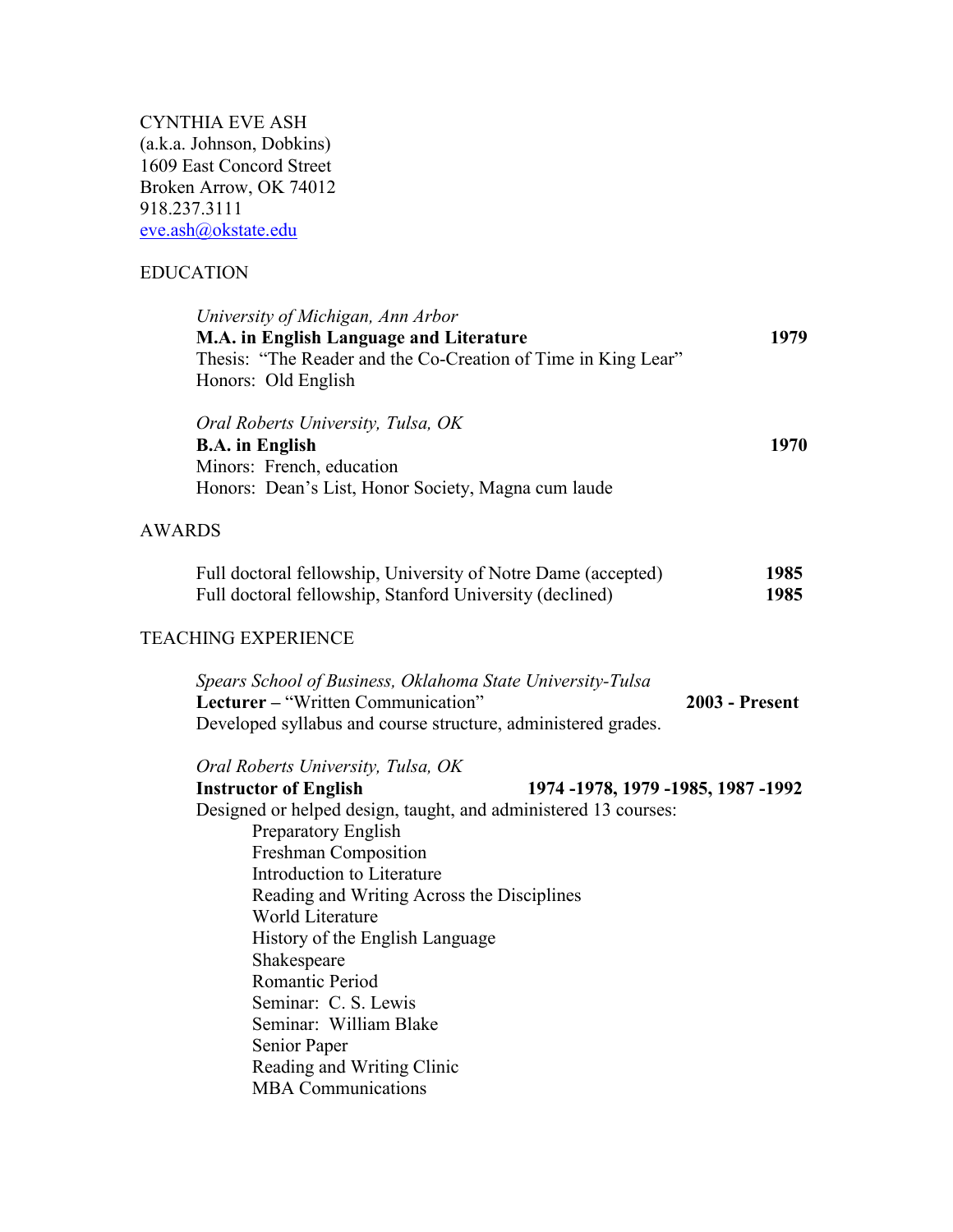*University of Notre Dame, South Bend, IN*

**Teaching Assistant** – "Freshman Rhetoric" **1985 - 1986** Lectured, graded all papers, administered grades. Used computer-based teaching aids for grammar drill, writing process..

# *University of Michigan, Ann Arbor*

#### **Grader / Research Assistant 1978 -1979**

Graded all papers for Romantic poetry course; assisted critical theory professor in research for publications.

# RELATED PROFESSIONAL EXPERIENCE

## **Writing Consultant**

*Professional Writing Consultants, Inc. now Strategic Communication, Inc. Tulsa, OK* **1986 -1993, 2010-2015** As an independent contractor, conducted customized writing seminars for business, industry, and government entities, including the Private Industry Training Council.

Won National Award for Outstanding Writing Training Program, awarded by the Association of Professional Writing Consultants (now Association of Professional Communication Consultants). **1989**

## **Editor**

Armellini, Toby J. *What You Should Know About Radiation.* Tulsa, OK: Armellini, 2000.

Thompson, Lesley D. *The Journey of a Reader: K-12 Assessment Tasks and Tools.* Portland, OR: Northwest Regional Educational Laboratory, 1998.

Professional articles, theses, and white papers in medicine, geology, and theology.

## **Writer**

*About Business Magazine Zeteo Communications, Tulsa OK* **2000 -2001** Conducted interviews, wrote profiles of prominent business leaders. 2001 edition: "Outside the Box" – Williams Learning Center "The Wild, Wild Quest" – Cyntergy, LLC "Tomorrow is Forever" – The Oklahoma Academy "Lessons in Real Estate Law" – Pray, Walker et al., P.C.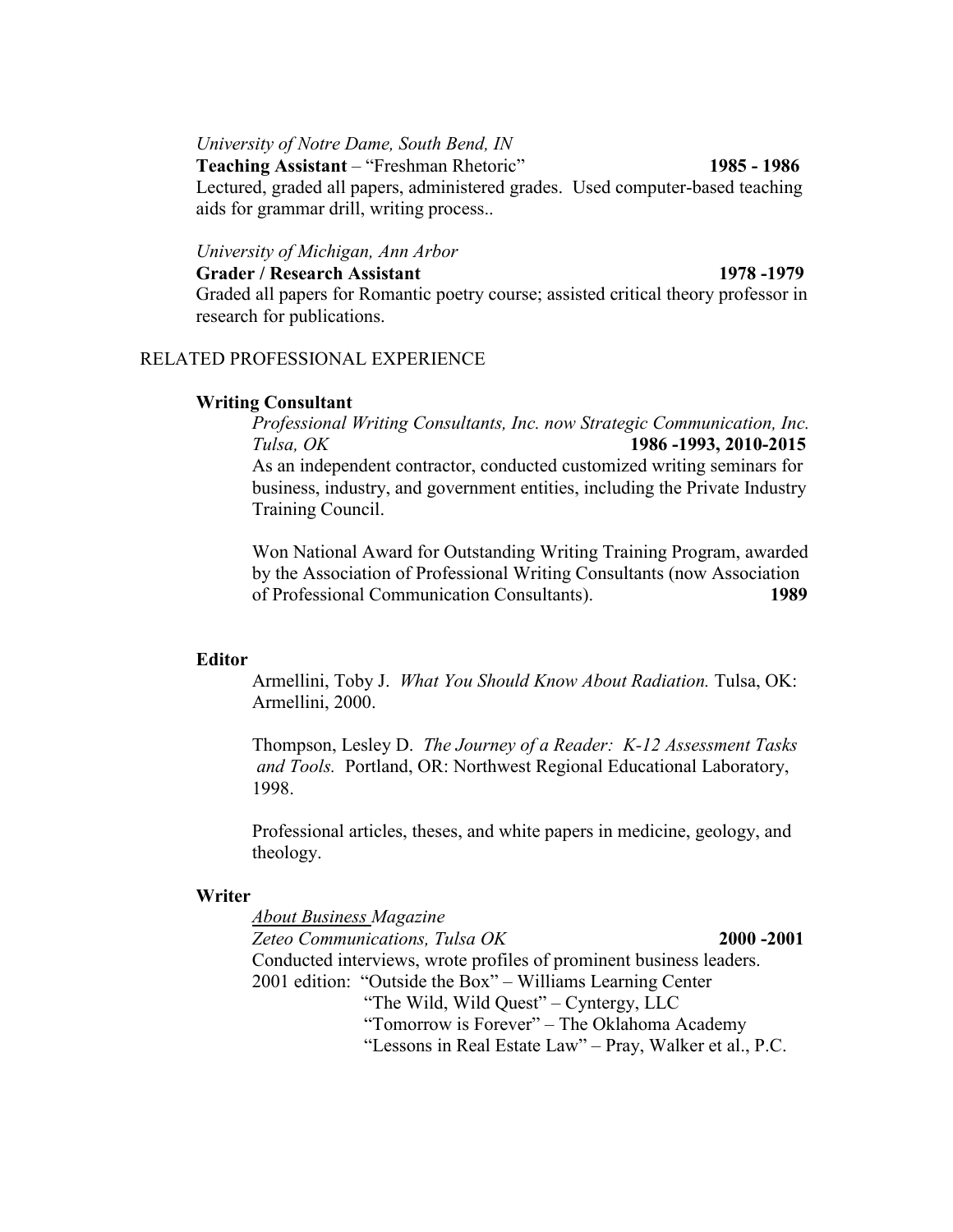2000 edition: "Playing to Win" – Pray, Walker et al., P.C. "Plans for Change" – OakTree Software "Take a Seat" – Tulsa Office Furnishings

*Tulsa Kids Magazine, Tulsa, OK* **August 2000** Parting Thoughts editorial – "Harry Potter, Hunter, and Me"

### **Presenter**

"Public Writing that Works" Oklahoma Municipal Clerks and Treasurers Institute Wes Watkins Center for Executive and Professional Development Stillwater, OK **February 25, 2016** 

"Written Communications" Oklahoma Municipal Clerks and Treasurers Institute Wes Watkins Center for Executive and Professional Development Stillwater, OK **March 15-19, 2010** 

#### **Judge**

Center for Plain Language  $(501(c)(3))$ , non-profit organization helping government agencies and businesses write clearly) Annual ClearMark Competition **2015**

#### **Tutor**

Secondary private school students in English and cultural studies Specialty in the reluctant writer **2006-2009** 

### PROFESSIONAL DEVELOPMENT

Certificate of Participation for 22 hours of training "Creating Writers Through Assessment and Instruction: A Training of Trainers Institute," Northwest Regional Educational Laboratory **December 8-11, 1997**

# PUBLICATIONS AND PAPERS

"Tools of Engagement: Improving Student Engagement through Exercises in Empathy" Paper presented at ABC-SWUS Dallas, TX **March 11-15, 2014**

"In Context: An Inductive Approach to Teaching Punctuation to Adult Business Writers" Paper presented at ABC-SWUS Albuquerque, NM **March 12-16, 2012**